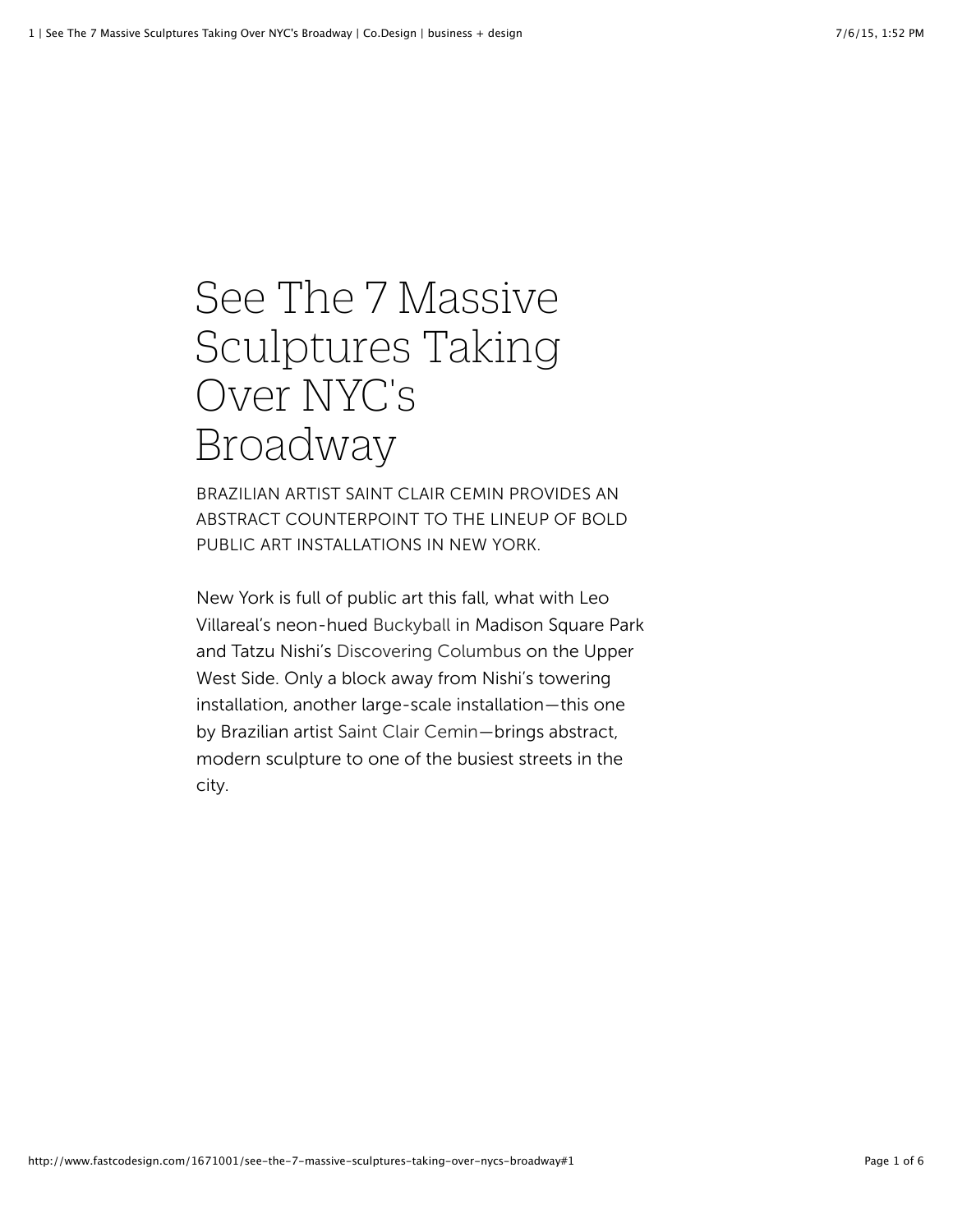

Greece, (2012).

[Saint Clair Cemin](http://www.fastcompany.com/person/saint-clair-cemin) on Broadway is the artist's first public art installation in New York, where he has lived since emigrating from Brazil in the early 1980s. The outdoor [exhibition is part of a small gallery show at Paul Kasmin](http://www.paulkasmingallery.com/exhibitions/2012-09-06_saint-clair-cemin) Gallery, where six of Cemin's more precious sculptures were on view until October 13th. But if you missed it, fret not: head uptown thirty blocks, and you'll find seven of his monumental works tucked into pedestrian malls and niches along New York's famous north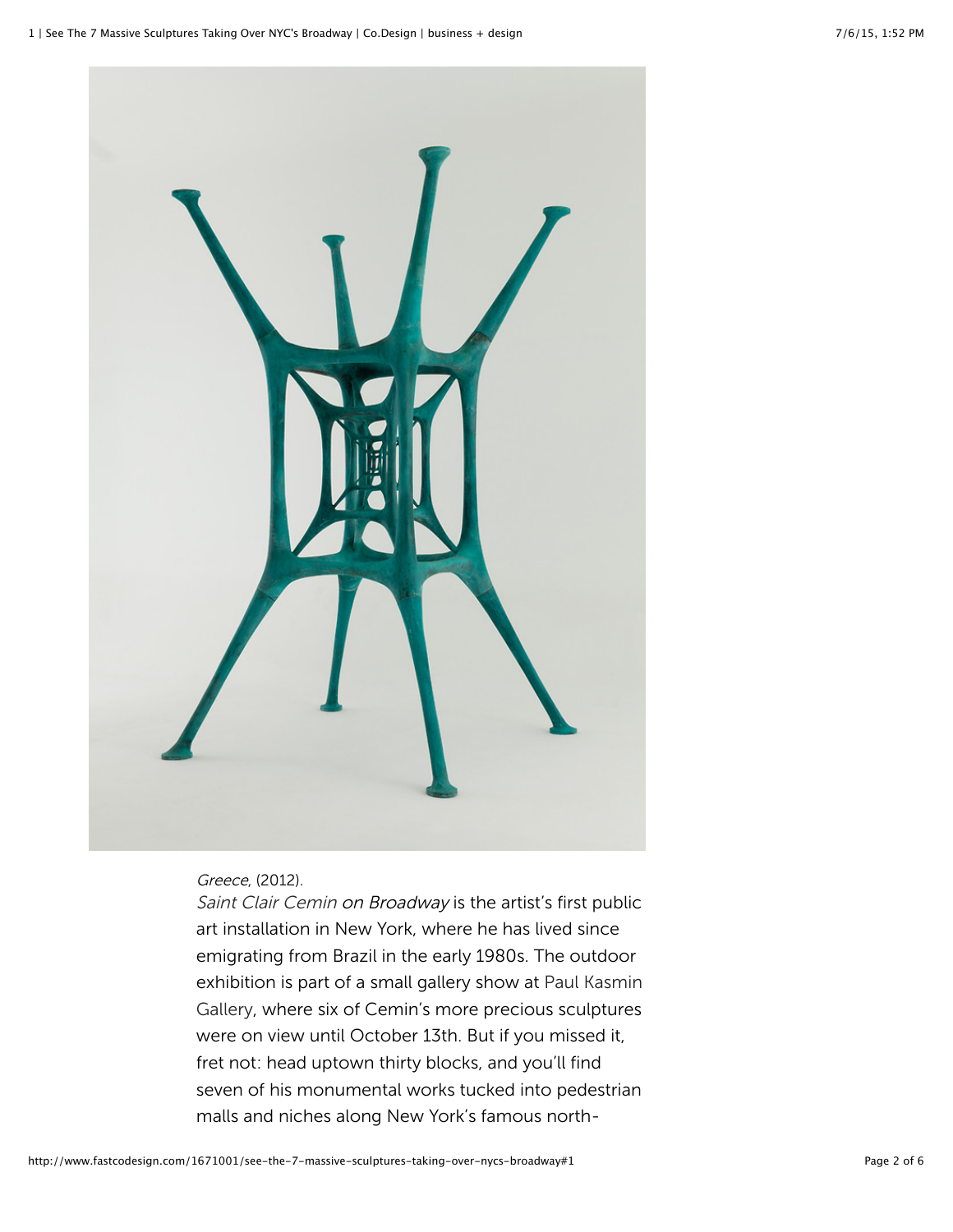south artery, Broadway. Starting at West 57th and ending at West 157th, the 100-block-long installation stretches from midtown Manhattan nearly to the northern tip of the island.

Cemin works with abstracted, organic figures, which he often explains as relating to profound human emotions—the loss of his mother, for example. They "string together the rational, the unknown, the unconscious, and the dream," write the curators of Six. In The Center (2002), shows a huge, abstracted white figure with hands clasped before him (or her), seemingly bowing to the pedestrians below. Without features or specific clothing other than a widebrimmed hat and long coat, it might depict a Spanish priest or Orthodox rabbi. In Vortex, which sits in front of the Museum of Arts and Design, 40 feet of stainless steel spiral upwards. It's full of wordless aspiration, longing, and ambition, reflecting the bustling commuters around it. The Four, installed outside of the 72nd Street subway station, is full of bombast, a copper ziggurat formed by aggregated pyramids. The monuments are increasingly abstract, but as universal symbols, they make sense amidst the endless flow of cabs, pedestrians and workers heading home after a long day.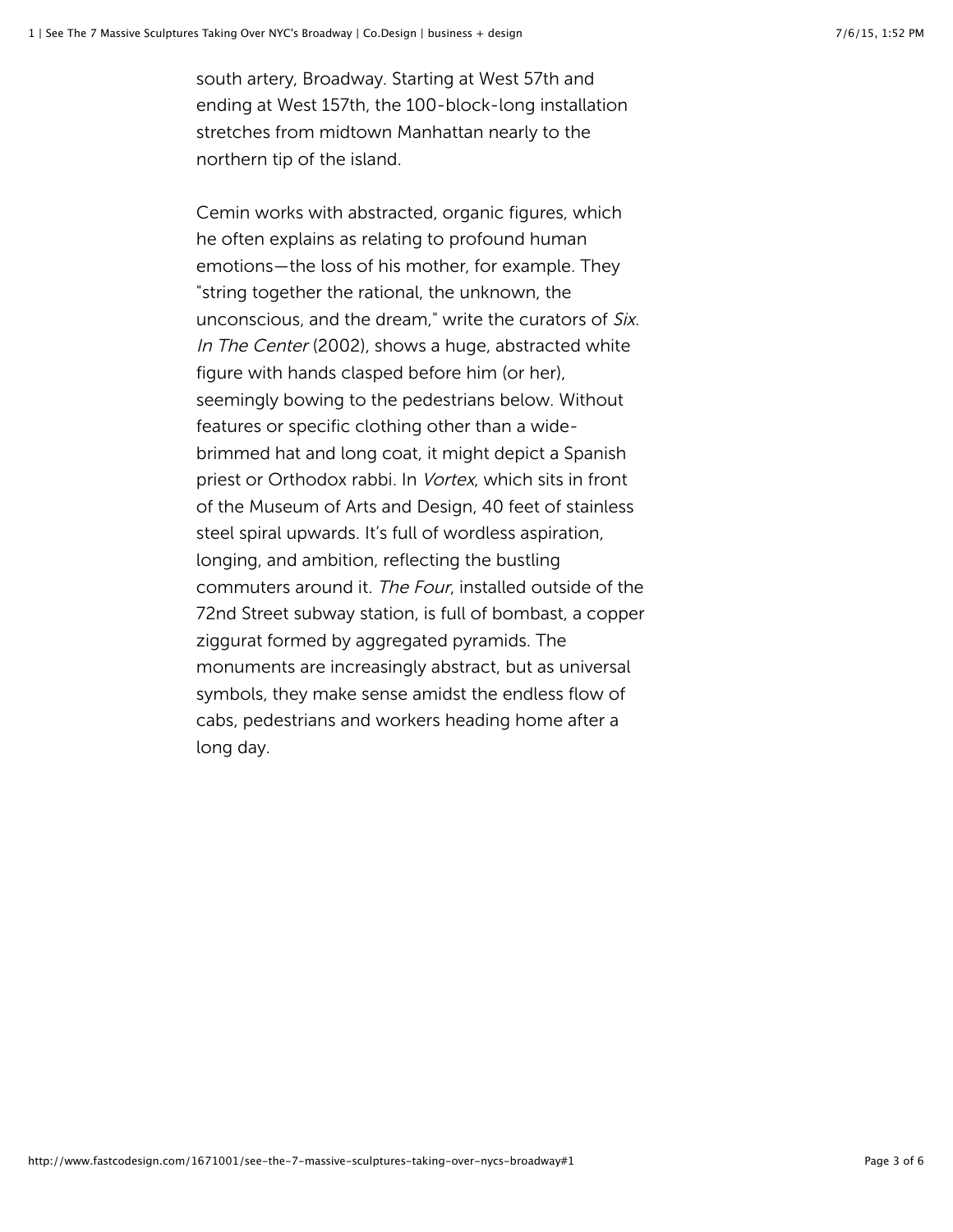

Maman (Mommy), (2012).

Cemin was a fixture in the downtown art scene of the '80s, where he participated in early happenings and renovated industrial art spaces in SoHo. He's watched the neighborhood as it transformed from a gritty noman's-land to the tourist and real estate hotspot it is today. But Cemin says his work stands on its own apart from any historical context. "Each decade had its character, but I feel that from the very beginning my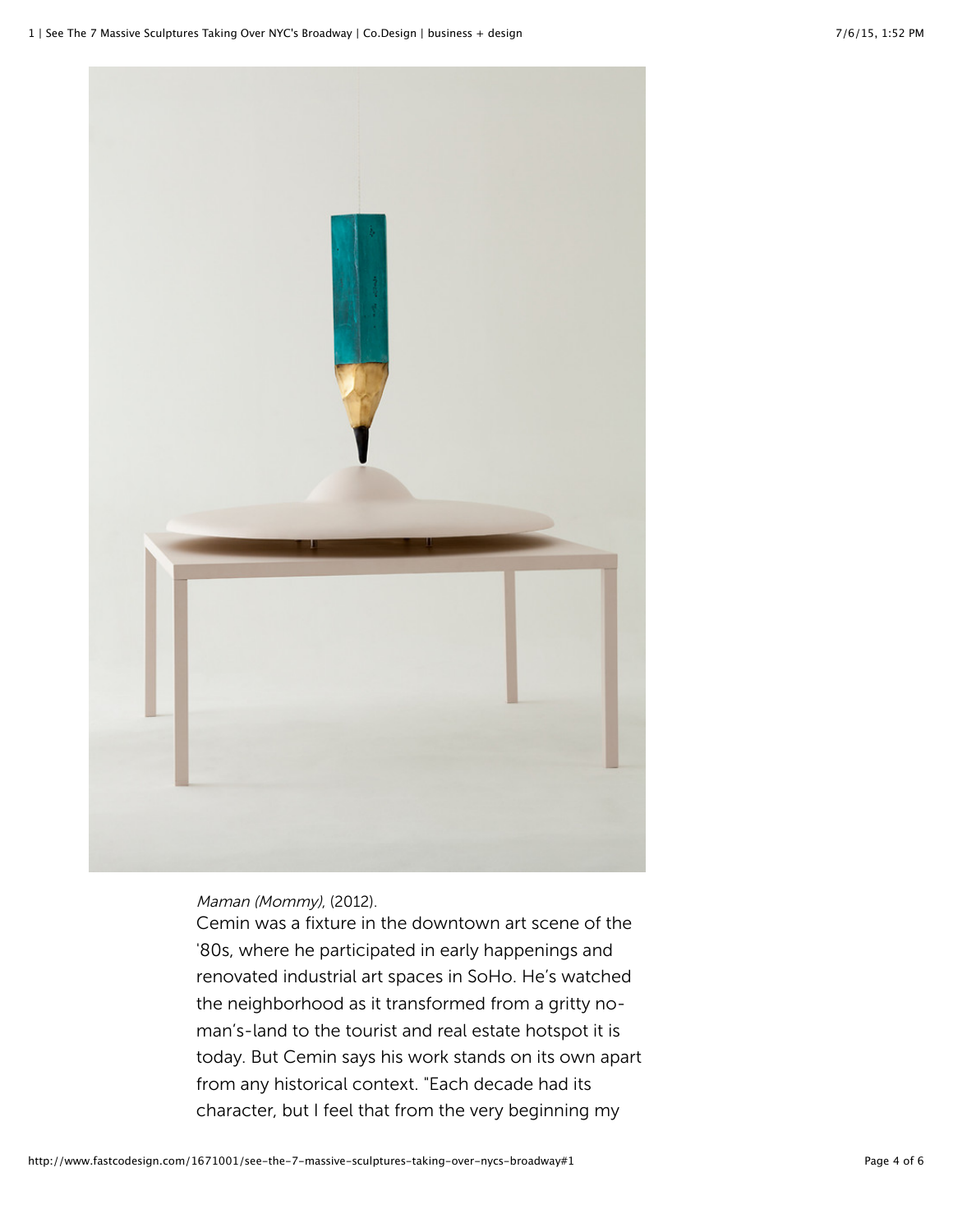work has shown to be somewhat atemporal," he tells Co.Design over email. "The difference between 'uptown' and 'downtown' is not relevant in what concerns the public in the streets. The majority of people do not go to galleries, but they are very responsive to what I do. It is an intuitive response and I count on it."

Saint Clair Cemin On Broadway has none of the bombast of Discovering Columbus, but his pluralistic tone is a welcome antidote to more conceptuallydriven work on view this fall. Still, he says he's excited to head over to Columbus Circle to check out Nishi's work. "I'm ready to discover Columbus with the help of Tatzu," he adds. Meanwhile, Cemin On Broadway is on view through mid-November, so go check them out soon. More information about the pieces can be found [here.](http://www.broadwaymall.org/our-programs/public-art/current-exhibition/)



## [KELSEY CAMPBELL-DOLLAGHAN](http://www.fastcompany.com/user/kelsey-campbell-dollaghan)

October 16, 2012 | 5:00 PM

[close X]